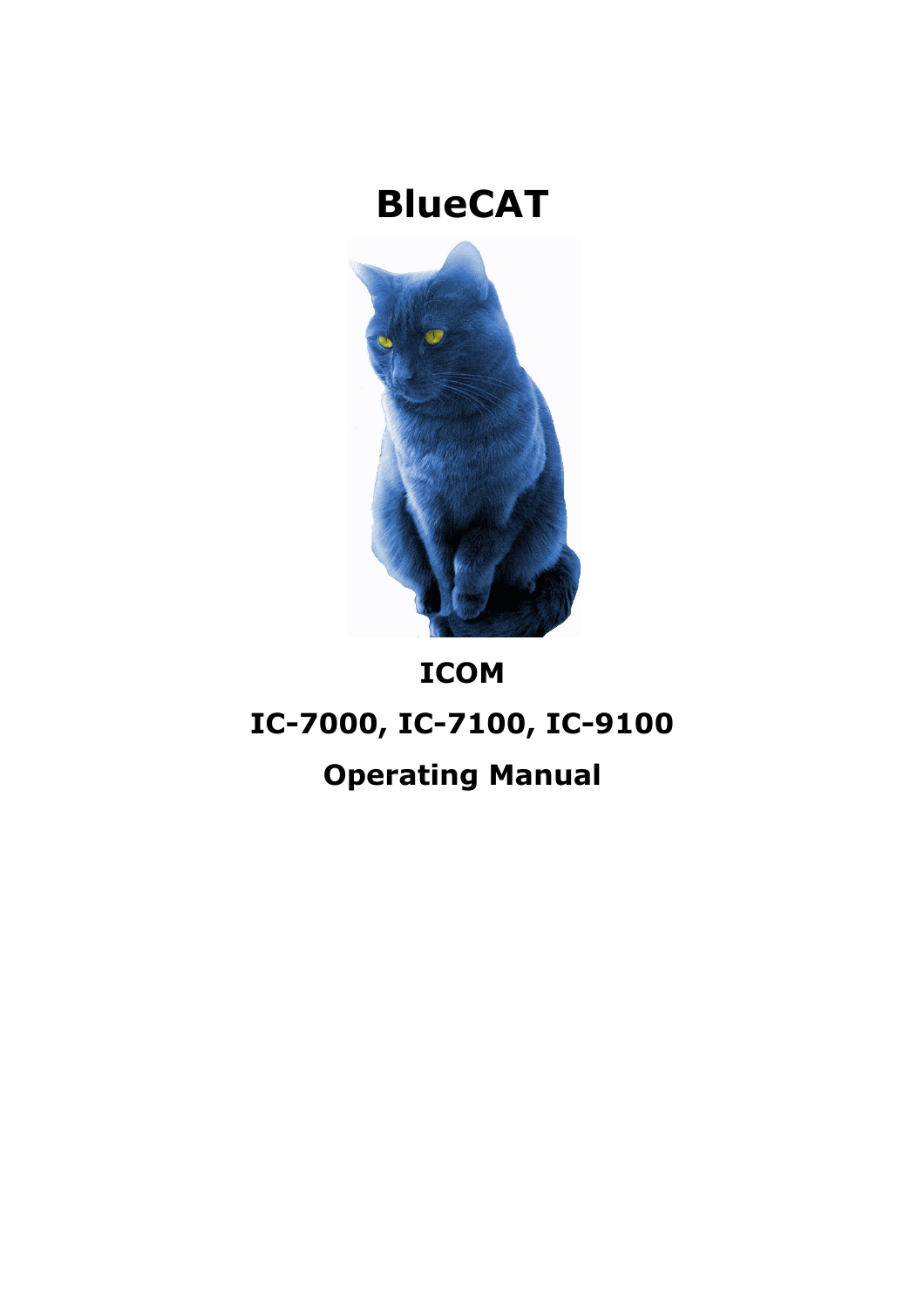## **Introduction**

**Please note BlueCAT is designed for Android and PC/Mac's. Due to restrictions by Apple BlueCAT will NOT work with Apple iPhones/iPads.** 

Thank you for purchasing your new BlueCat module. We hope you enjoy many years of service. Please read the following instructions to help you get the most from your BlueCAT. For any questions not answered below, please visit http://www.zbm2.com/ for further assistance.

### **Overview**

BlueCAT is an interface device, which allows you to connect the CIV (Communications Interface-V) port of your ICOM radio, wirelessly, to Bluetooth enabled devices. It replaces the serial cable (for example the ICOM CT17) you may have used to connect to your laptop, and provides new connectivity options, for mobile phones and tablet computers.

BlueCAT was developed to allow the 'Repeater' and 'RepeaterBook' apps for **Android** to connect wirelessly to selected ICOM radios, allowing a simple touch of a repeaters entry to instantly setup the radio for that repeater.

However, it has proved versatile, and can also be used to wirelessly connect selected ICOM radios to laptop computers (with Bluetooth) running many types of logging and computer control software.

Please check the website http://www.zbm2.com/ for a current list of supported devices and applications, and to download the latest software.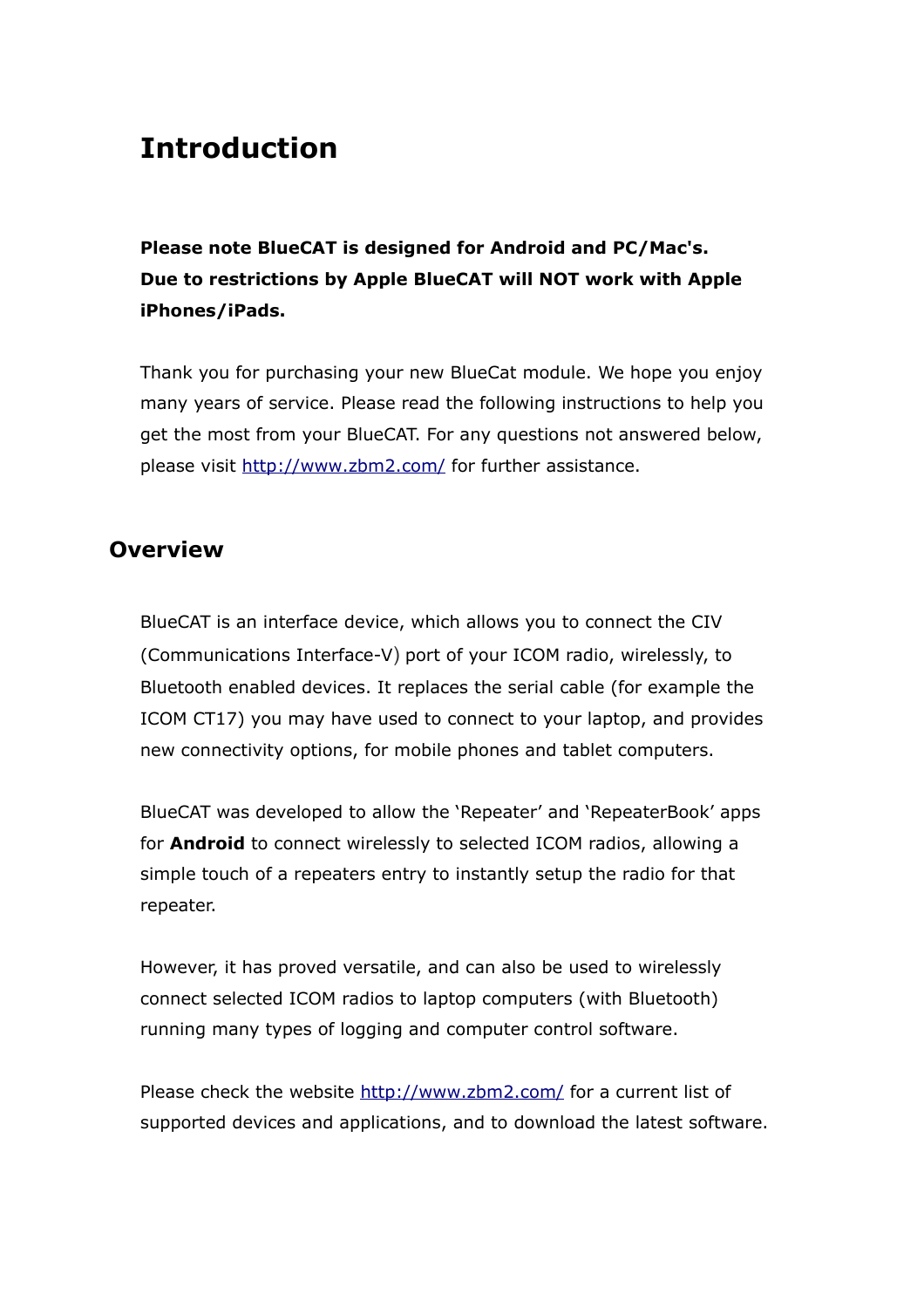## **Physical specifications**

Dimensions:

60x35x15mm (excluding cable) Cable 45 cm long

Electrical:

Supply voltage – Derived from Radio via 13 PIN ACC plug, no external power connection required. Standby Current 7mA Working Current (only whilst communicating) 25-70mA

Radio:

Bluetooth Class 2, 2.402-2.480 GHz, 2.5mW, ~10m range

Interface:

ICOM CIV port, 3.5mm mono jack plug, 19200 Baud

Operating environment:

-5°C to +55°C, 5% to 95% humidity (non-condensing) Sealed to IP42 – Use indoors only, protect from rain

Compatibility:

BlueCAT ICOM connects to the CIV port (for data) and 13 PIN ACC port (for power) of your ICOM radio. It has been tested with the following ICOM radios -

IC-7000 IC-7100 IC-9100

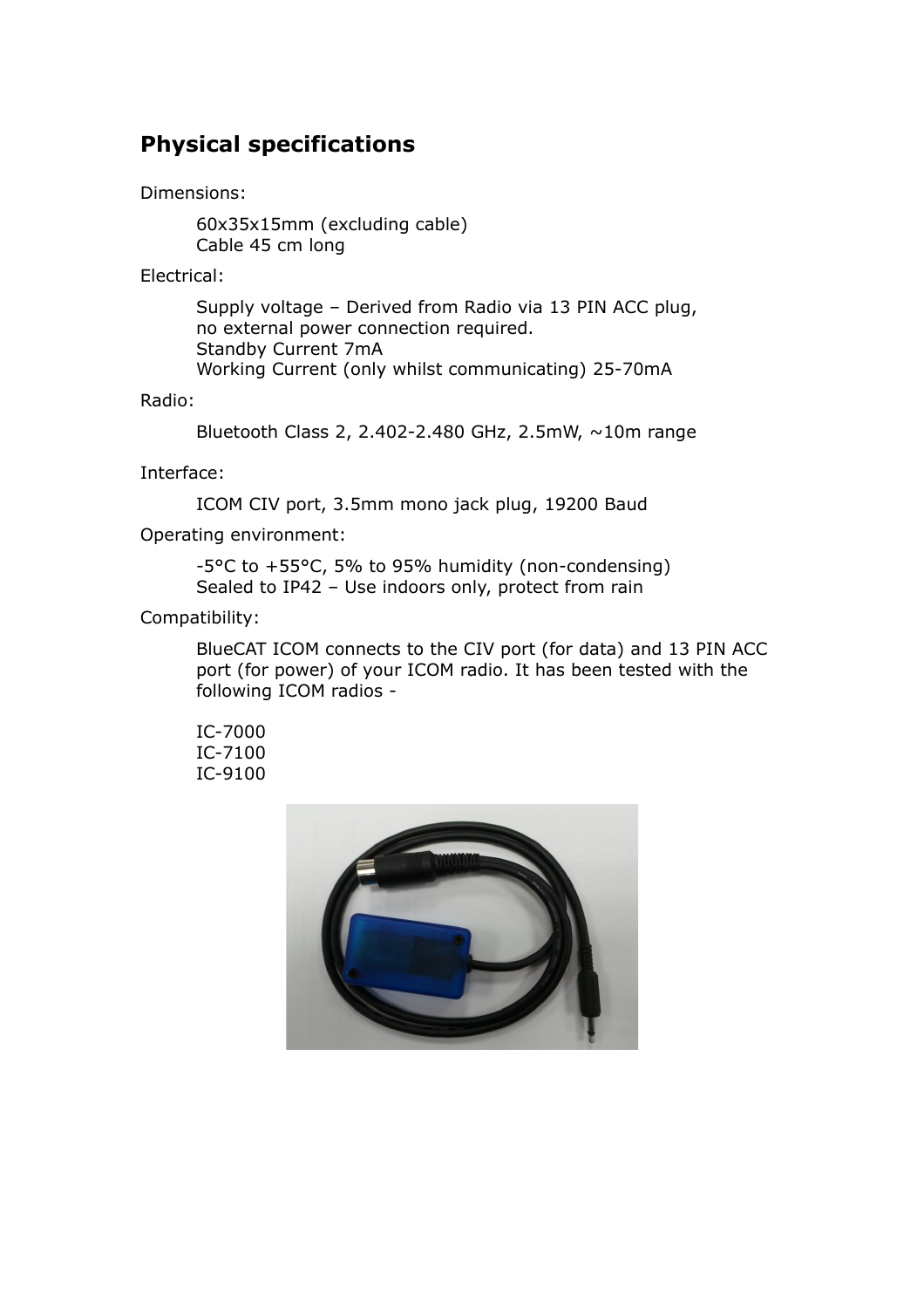## **Setup**

Please read through these instructions before setting up.

#### **Please switch your radio OFF**

Locate the CIV socket on the rear of your radio.

It is a **3.5mm jack plug socket**. Carefully line up the 3.5mm plug of the BlueCAT, and insert. Do not force the plug in, as this may damage it, and your radio. Please check carefully that you are connecting to the correct socket and the plug is fully inserted.

If you are unsure as to the location of the CIV port, please consult your radio owner's manual.

Locate the ACC (ACCESSORY) socket on the rear of your radio.

It is a **13 pin plug socket**. Carefully line up the 13 pin plug of the BlueCAT, ensuring it is correctly orientated, and insert. Do not force the plug in, as this may damage it, and your radio. Please check carefully that you are connecting to the correct socket and the plug is fully inserted.

If you are unsure as to the location of the ACC port, please consult your radio owner's manual.

#### **Switch your radio ON**

For the IC-7000

**Select menu 48 [Baud]**  This sets the radios Baud rate. *Set it to 'Auto' or '9600'* 

#### **Select menu 49 [CIV ADDRESS]**

This sets the radios address.

**Set it to 70H**

The BlueCAT should now be showing a flashing light, and you are ready to proceed to the next step.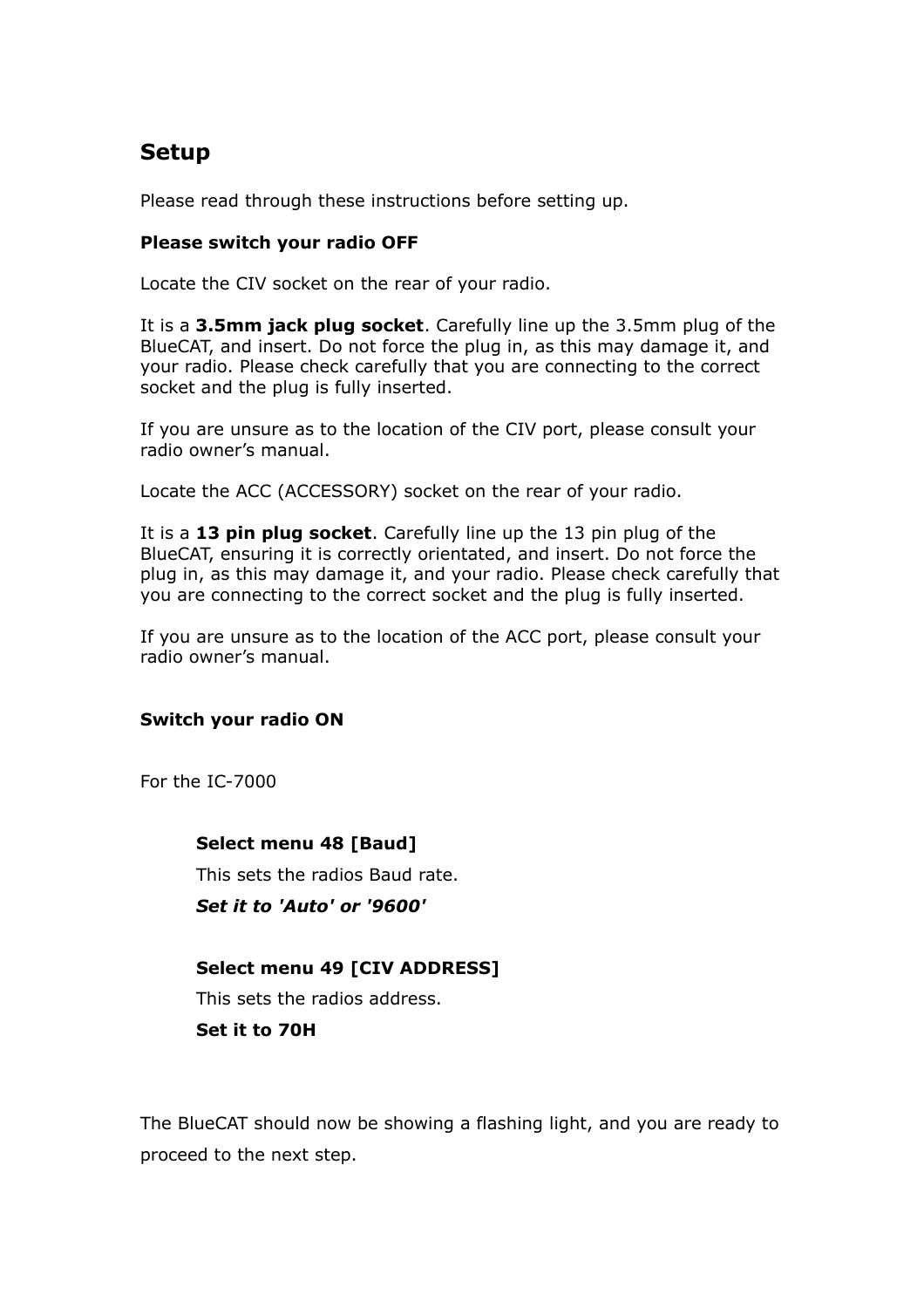### **Connecting**

When you first switch on you radio, the indicator light inside BlueCat will flash. Once a Bluetooth connection has been made to the unit (pairing) this light will stay permanently lit. This shows that the unit has successfully connected to your bluetooth enabled device (Laptop, phone etc.). This is analogous to correctly connecting a CT17 Cable - the basic link is in place, and that's half the job done.

Once this connection is established, you must instruct your device to contact the radio using the BlueCAT CIV connection.

For Android Mobile Phones running the Repeater or RepeaterBook apps:

Start the Repeater or RepeaterBook app Press your menu button Select 'Settings' and scroll down to BlueCAT Configuration Select 'Radio' then chose your ICOM radio from the list. Return to the main app screen (Back button) Press your menu button Select BlueCat from the menu Select 'Connect' Select 'Scan for BlueCAT' Select your BlueCAT from the list of devices Enter the PIN 1234 (If requested) When connected the titlebar will change to a blue background Now you can just touch a Repeater and your radio will be set. Once everything has been successfully connected you can select ' Auto Connect' from settings and the phone will automatically attempt to reconnect to your radio when it app starts.

#### **Troubleshooting**

For the latest updates, help and information, visit http://www.zbm2.com/